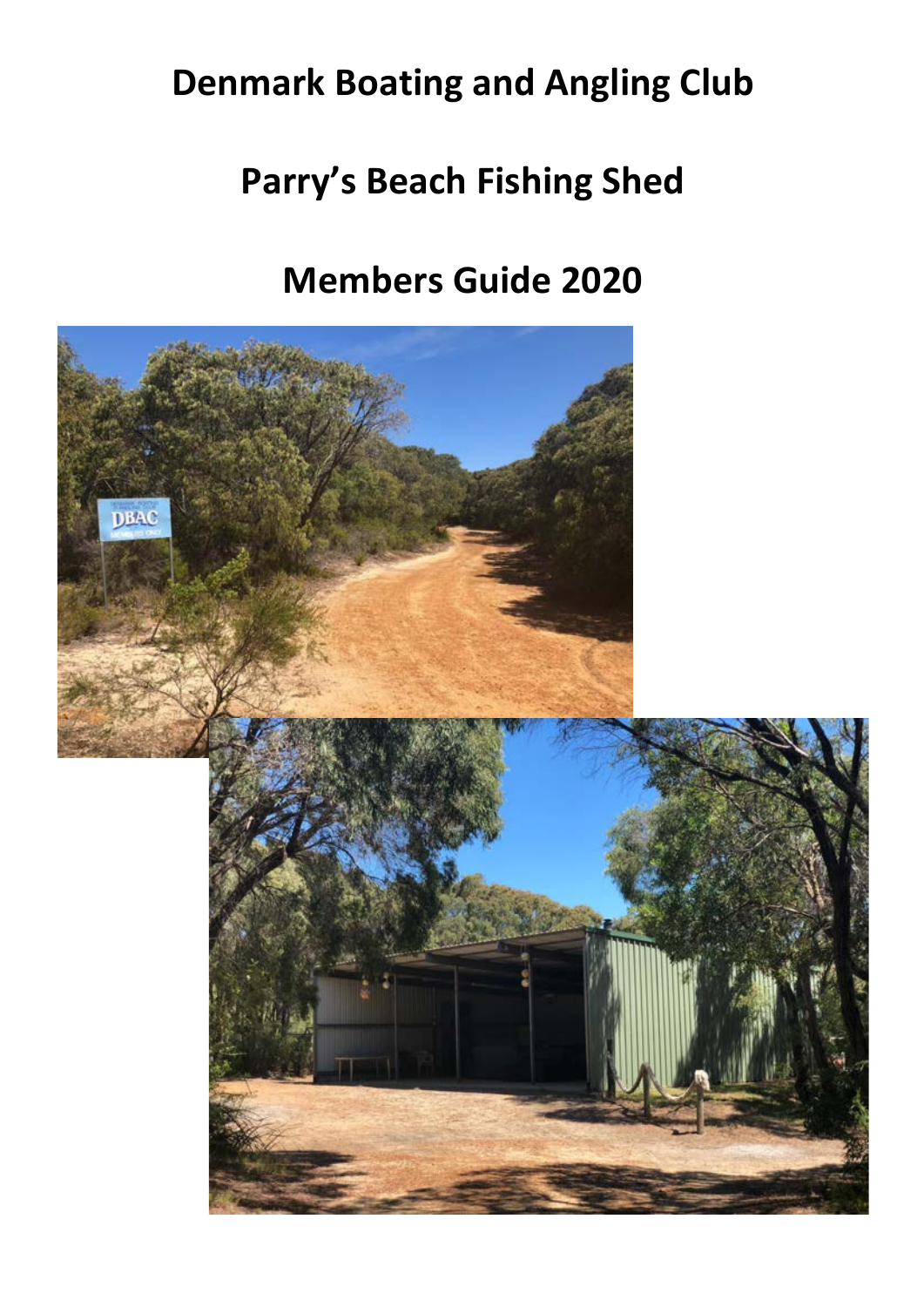The DBAC Fishing Shed is made available to active members of the Denmark Boating and Angling Club (DBAC). A key is required to access the grounds, located on Parry's Beach Road at Parry's Beach. Access to a key is provided on application to the DBAC committee. The committee's decision to allocate a key is final and a key bond is payable.

### **CAMP ETTIQUETTE**

- Generator usage to be kept to a minimum.
- No loud parties or music
- Respect other members right to privacy
- Respect other members right to a good night's sleep
- Park cars so that they do not block roads or other members vehicles.
- Ensure grounds and shed are in good and clean condition prior to leaving
- Report all breakages or issues at the grounds or shed to one of the contacts below.

#### **CONTACTS**

In case of any issues at the DBAC Campground, please contact the following members:

Spud 0427 481 893

Spike 9848 3223



Google Earth View showing location of the shed. Surrounding areas are available for camping.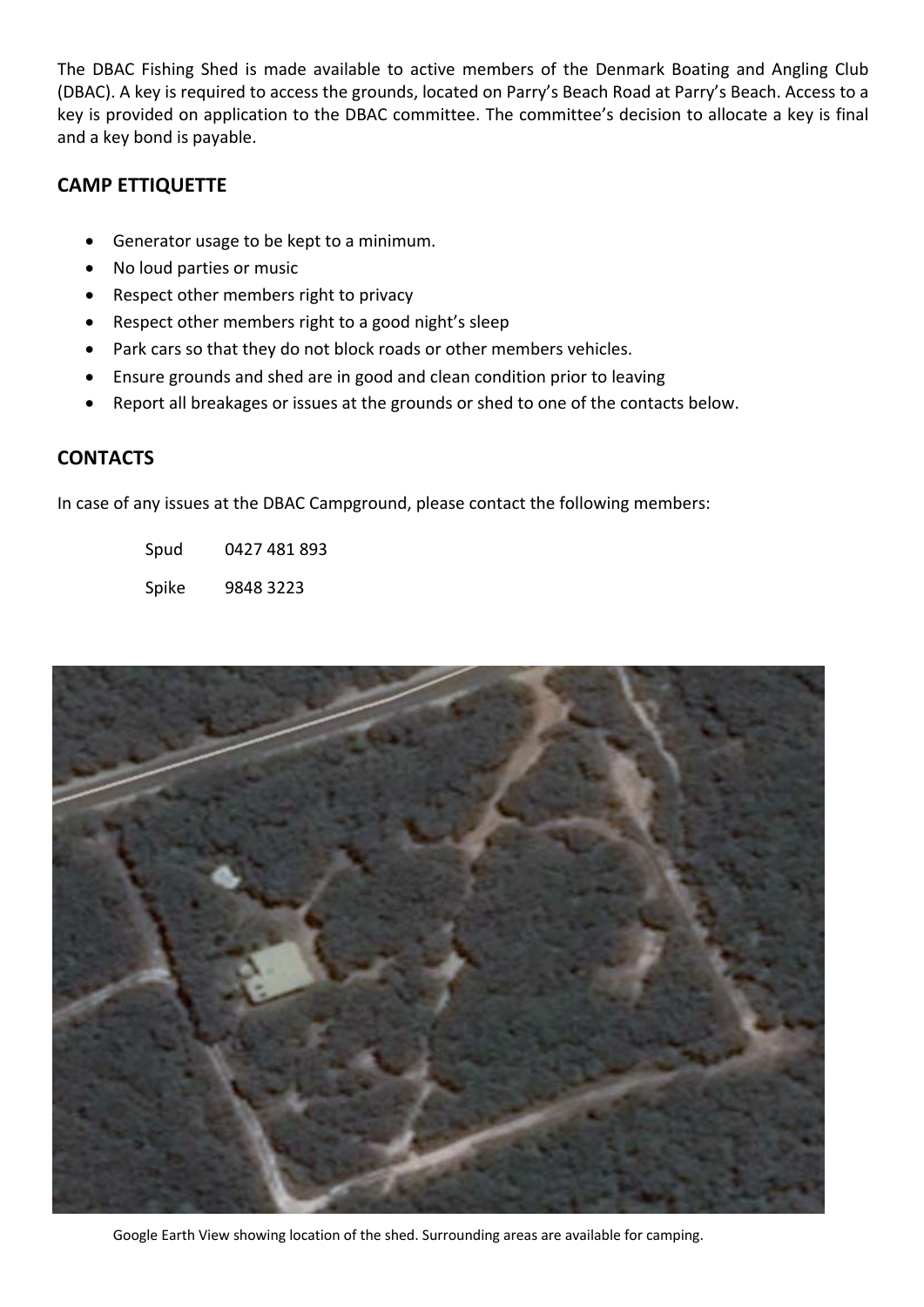### **Facilities**

#### **Water**:

There is a large water tank on site that collects rainwater from the shed roof. Water is pumped from the main tank to a header tank located on the tower at the rear of the shed. The header tank feeds the shed including the taps, toilets and showers. The water is untreated. Members are responsible for ensuring the water is fit to drink by boiling or other means.







At the end of each stay the header tank must be refilled. This can be

achieved when power is available – see Power section. A pump, located at the main tank, is used to fill the header tank. The main tap at the concrete tank must be open before the switch for the pump, located on the north wall of the shed (see picture above) is turned on.

The header tank will overflow when full, so please be vigilant when refilling with the pump. Under no circumstances should you leave the pump on without monitoring the overflow. You'll hear it on the roof when it overflows.

#### **Hot Water:**

Hot water is provided by a Braemar Hot Water System. This is a wood fired heater. Members need to supply their own wood for this heater. This needs to be cut into smaller pieces as the firebox is quite small and a large fire is not required.

The temperature gauge on the water heater needs to be in the  $60^\circ$  range for consistent hot water. Hotter than this means very hot water. The water in the system will stay hot for a long period of time, but that will depend on usage. Once at  $60^{\circ}$  only a small fire will be required to maintain the water at a useful temperature. The water will stay hot overnight, or longer, if only used by a small group of people.

Newspaper is normally provided in the basket next to the hot water system.

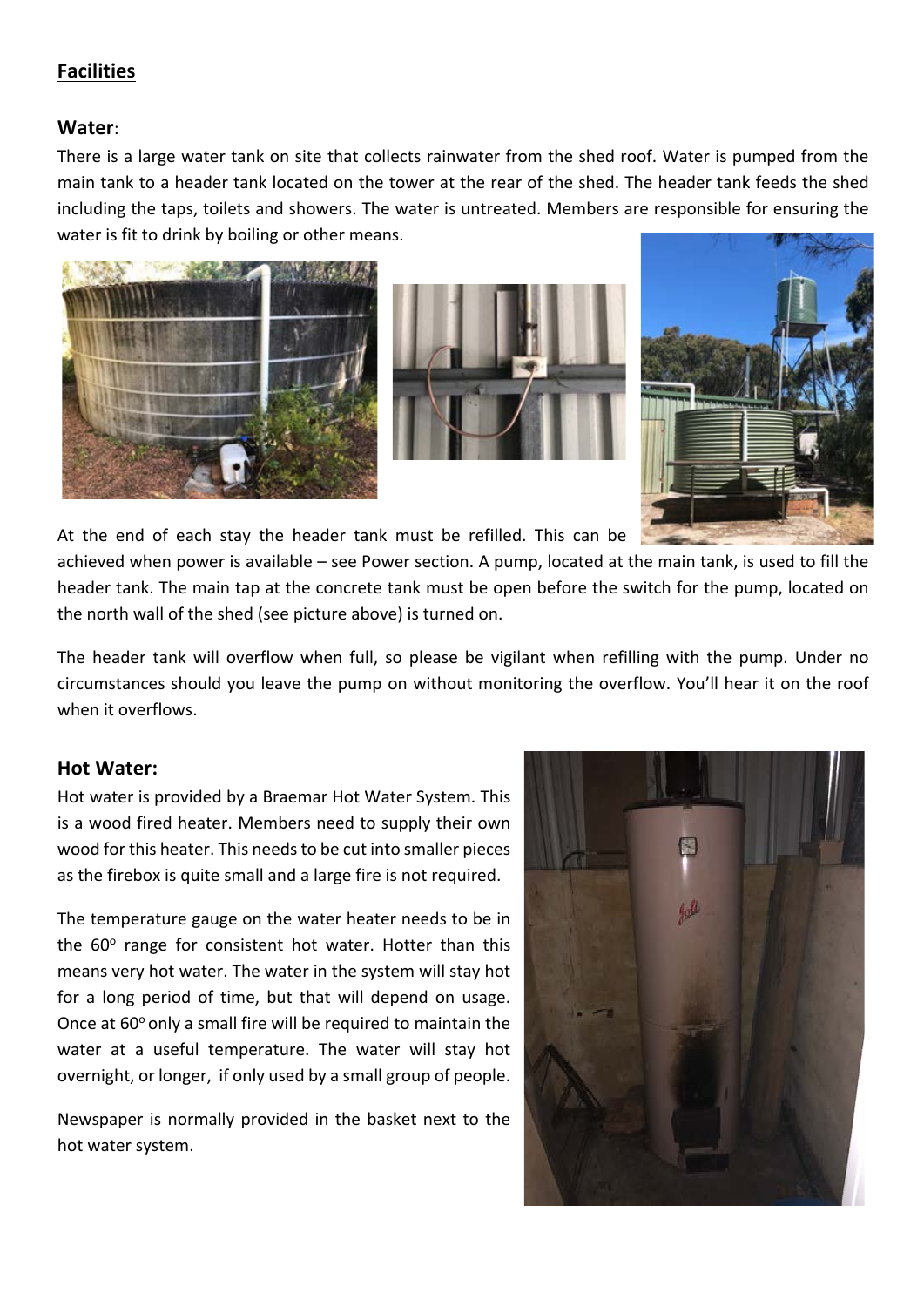# **Showers/Toilets:**



Male and female members facilities are provided. Please keep these clean at all times for other members. Members will need to provide their own toilet paper.

A solar powered light is in each of the toilets. These can be turned on in the evening and off in the morning. They will provide light in the toilets whilst there is no generated power.

WARNING: As at February 2018, the female toilet door lock is malfunctioning.

DO NOT LOCK THE FEMALE TOILET DOOR FROM THE INSIDE.

The shower recess can be locked at the main door to maintain privacy as required.

#### **Power:**

A 7KvA DIESEL powered generator is located on site. It is in the generator shed to the rear of the main shed. Members are responsible for providing their own fuel. The generator must be left full when members leave. The instructions for use are on the generator. These **MUST** be adhered to as it protects the generator electrical circuits.

#### **Turning ON the generator**

- 1. Ensure there is enough DIESEL in the tank.
- 2. Make sure MAIN SWITCH is OFF at the wall.
- 3. Open the side door and Turn Fuel Switch ON.
- 4. Turn Idle lever to RUN. The contraction of the Main Switch Location of the Main Switch Location
- 5. Pull out PRESSURE REDUCTION knob.
- 6. Place Key in the switch and turn Key.
- 7. Push PRESSURE REDUCTION knob IN.
- 8. Wait for Volt Meter to show over 200 Volts.
- 9. Turn on MAIN SWITCH at the wall



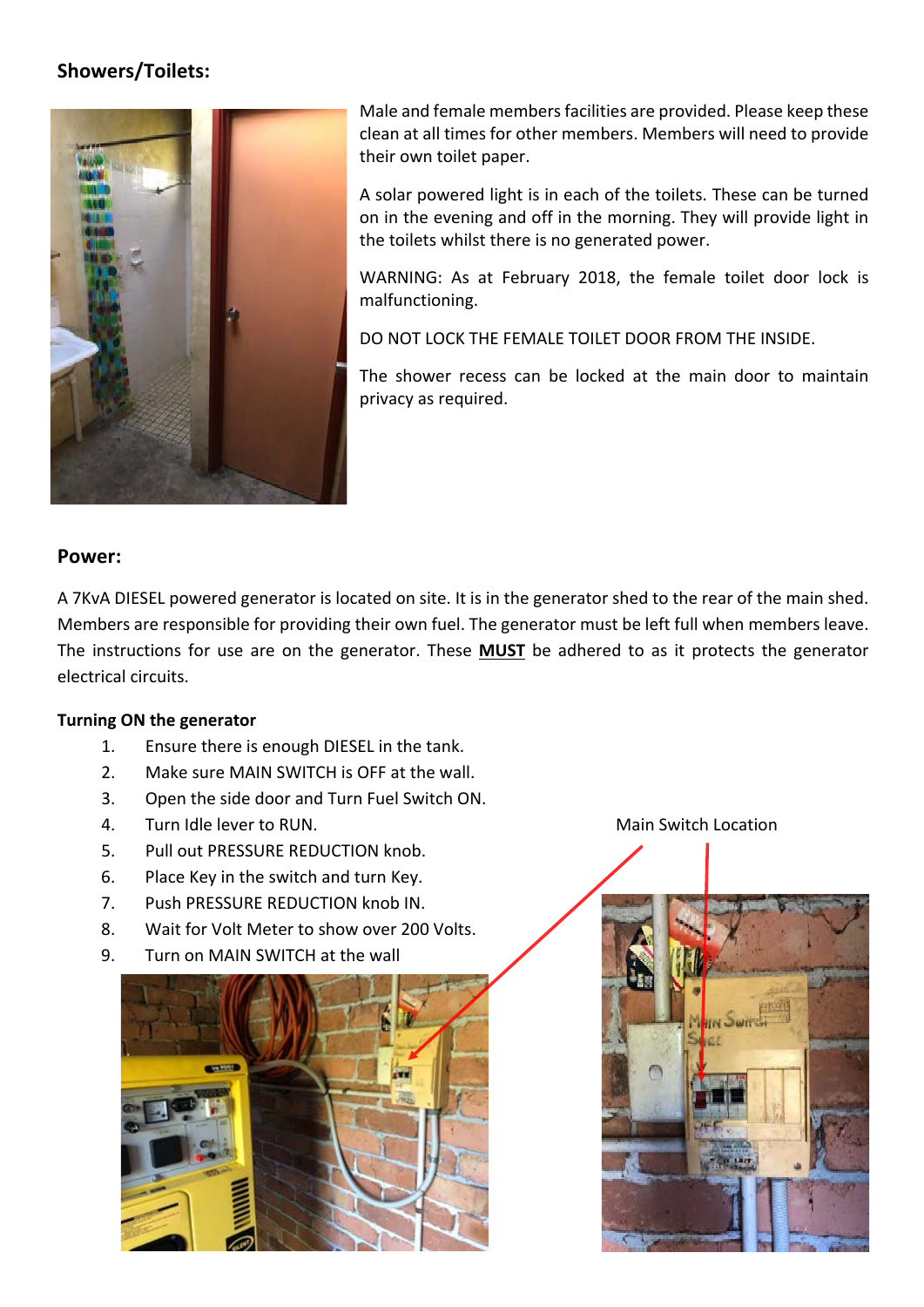

#### Fuel Switch **Idle Lever Idle Lever Pressure Reduction Knob**

### **Turning OFF**

- 1. Turn OFF MAIN SWITCH at the wall.
- 2. Turn FUEL SWITCH OFF
- 3. Press RED BUTTON next to idle lever to return to OFF position.
- 4. Turn key off
- 5. Ensure key is left in the generator behind the side door.
- 6. Refill Fuel Tank if not using the generator again before leaving.

#### **Alternative power:**

If members have their own generator, then that can be used to power the shed INSTEAD of the main generator.

A power input is provided in the passage outside the male toilet/shower on the wall near the external gate. A standard power lead can be connected to the receptacle and the switch on the side MUST be turn to AUX. After connecting to the shed, start your generator which will then power the shed lights, power outlets and the water pump. The onsite generator is isolated whilst your generator is connected.





Please return the AUX switch to the MAIN position for the next member who may use the onsite generator.

ALL GENERATOR USAGE MUST BE KEPT TO A MINIMUM SO AS TO NOT DISTURB OTHER MEMBERS.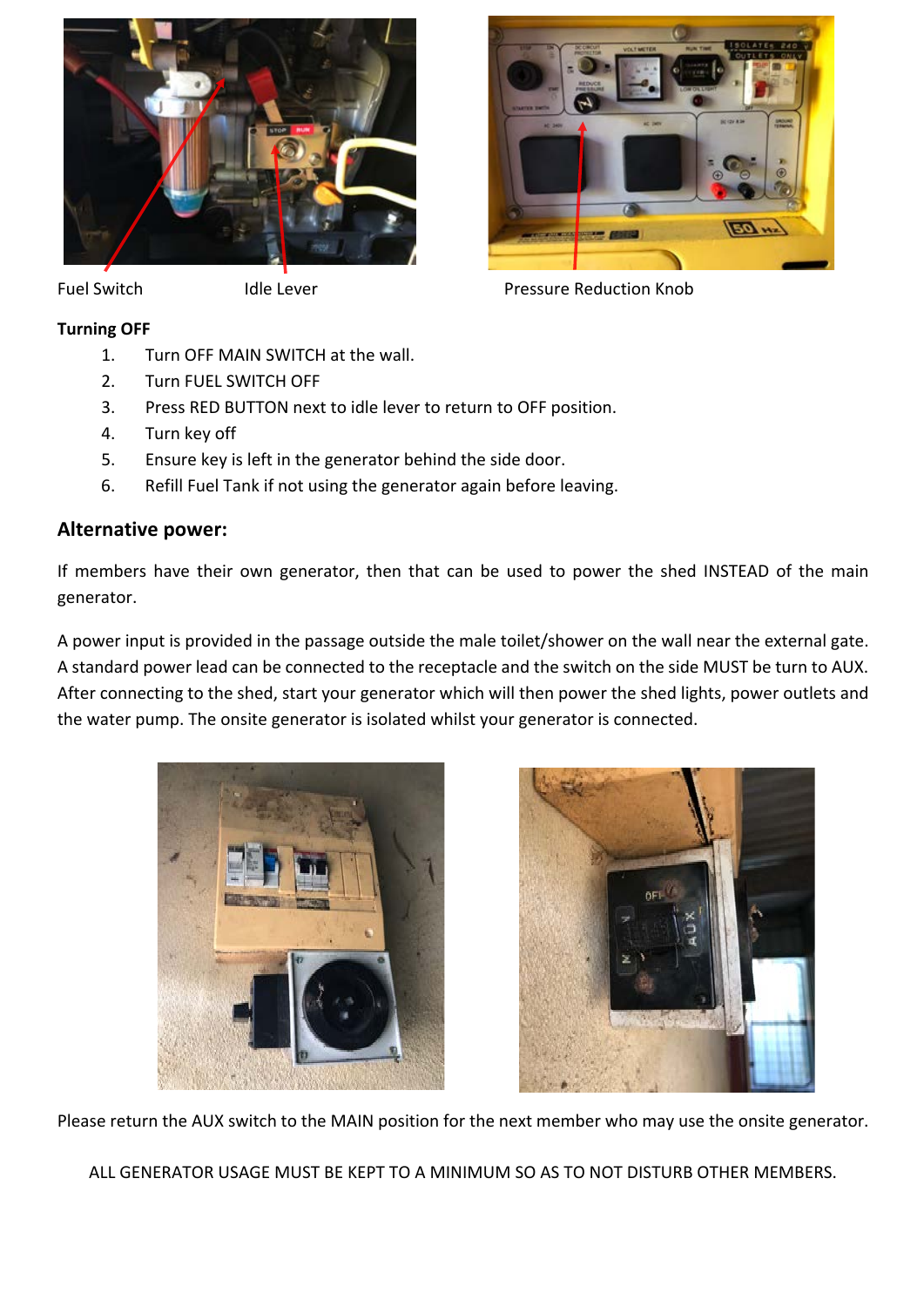# **The Shed Building**

The shed has a range of facilities for members. A built in kitchen with BBQ and burner are located on the western wall. Members must supply their own gas bottle for the BBQ. Gas bottles need a POL fitting. A gas line and regulator are supplied at the BBQ.





The sink has a single tap. Water can be either HOT OR COLD. This depends on the location of the input hose on the taps near the Hot Water System. The input hose is the one that runs up the wall near the taps. Connect the hose to the appropriate tap shown below to get either hot or cold water at the sink. The coiled hose is for cleaning the shower and toilet facilities.



Please do not drain hot water immediately from the sink, wait until it cools before pulling the plug. This water is used to irrigate the lemon tree near the water tank.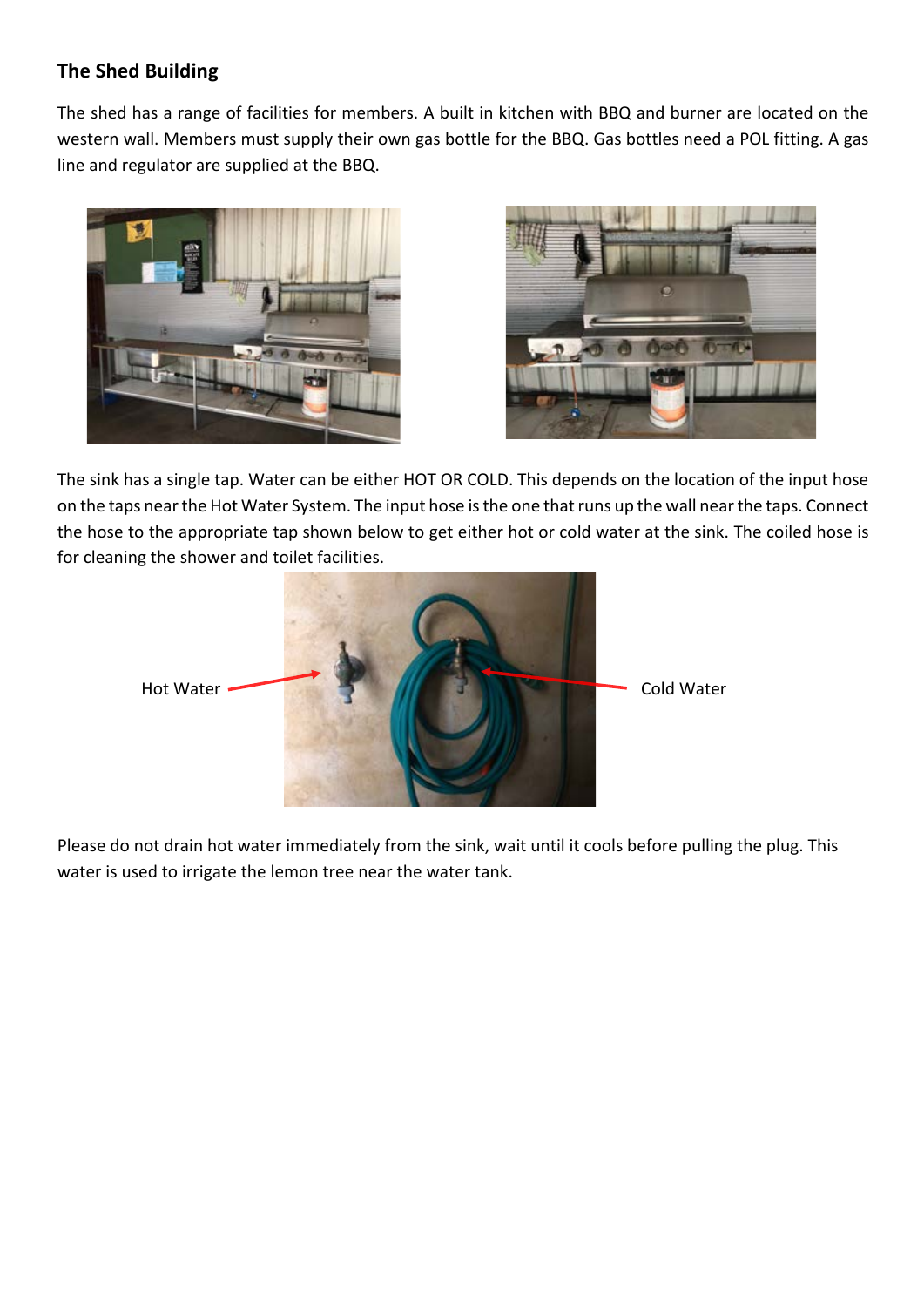#### **Fire Place:**



Colloquially known as "Ned" there is a large internal fire place for winter warmth. There are a number of lounge chairs and tables around the fire place for members use. Be aware that some members may use the shed for accommodation. Camp etiquette means respecting their right to a quiet night's sleep.

Members will need to provide their own wood. Do not cut down wood on the campgrounds for the fireplace or the hot water system. Small sticks can be collected for kindling. Fire wood can be stacked at the rear of the shed with a small amount around 'Ned' for the nights use.

Please ensure that no rubbish is burnt in the fireplace. The fireplace must be extinguished prior to leaving the campground for the last time.

#### **Outdoor Fires:**

Members may have their own contained fires near their campsites. Alternatively there is a large fire ring provided with a hot plate, tables and seating nearby.



Please monitor all fires. Members are required to be aware of when a fire can and cannot be lit.



#### **Main Undercover Area:**

A dart board is located on the southern wall of the undercover area. There is a separate spot light that can



illuminate the dart board, whilst keeping the rest of the shed lights off. The switch is visible in the photo to the left.

A table tennis table lives in the shed. Please be careful when using this.

Please look after the furniture and be aware of others when using this area.

This area is not to be used for general camping and must be available to any member using the fishing shed facility.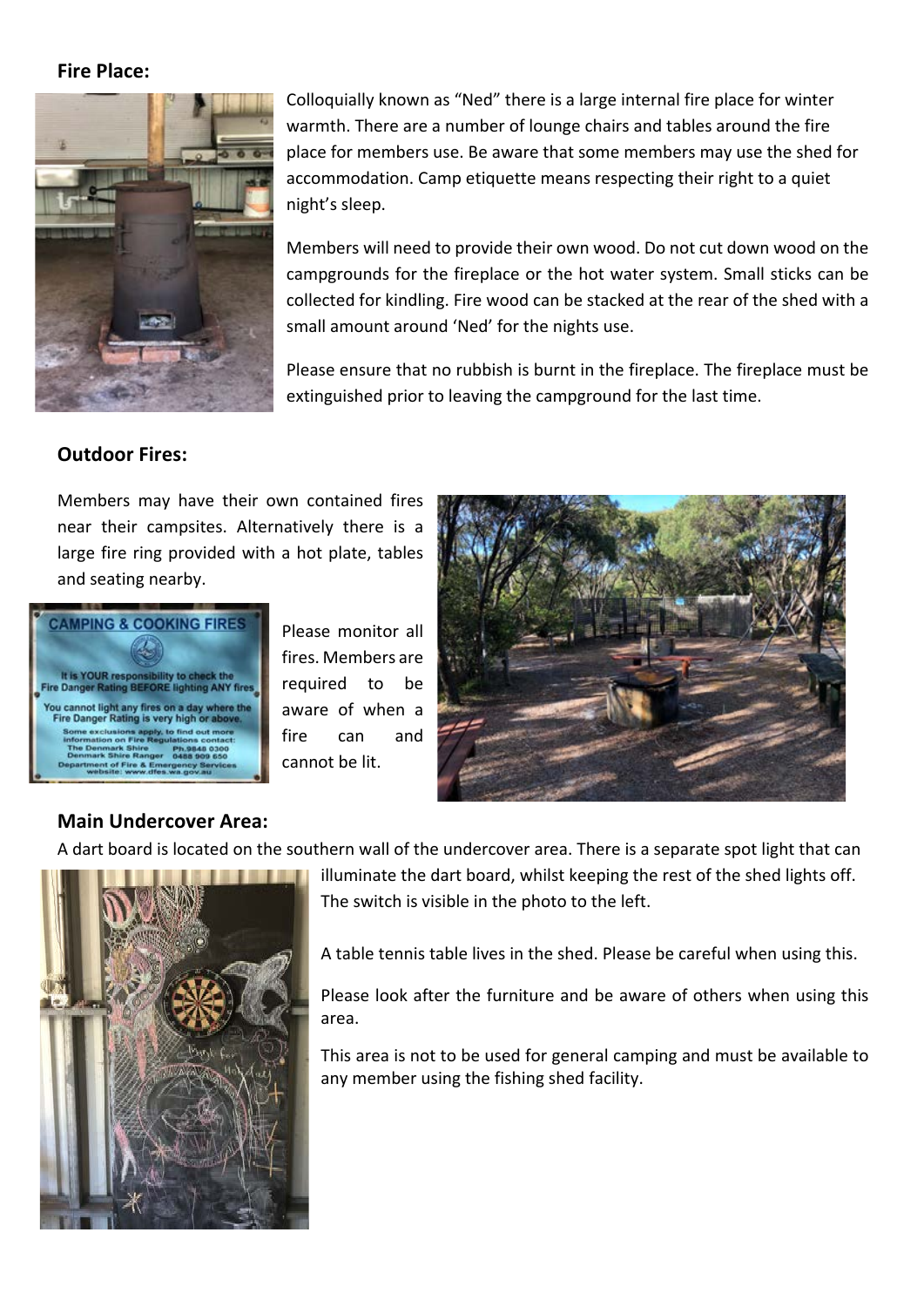# **Fish cleaning**

A fish cleaning station is located at the rear of the shed. Please ensure that this area is kept clean and all offal is removed. Offal needs to be disposed of at the Offal Pit, located near the rubbish bins for the Shire of Denmark's Parry's Beach Campground.

# **Do not dispose of offal on the DBAC grounds in any manner.**